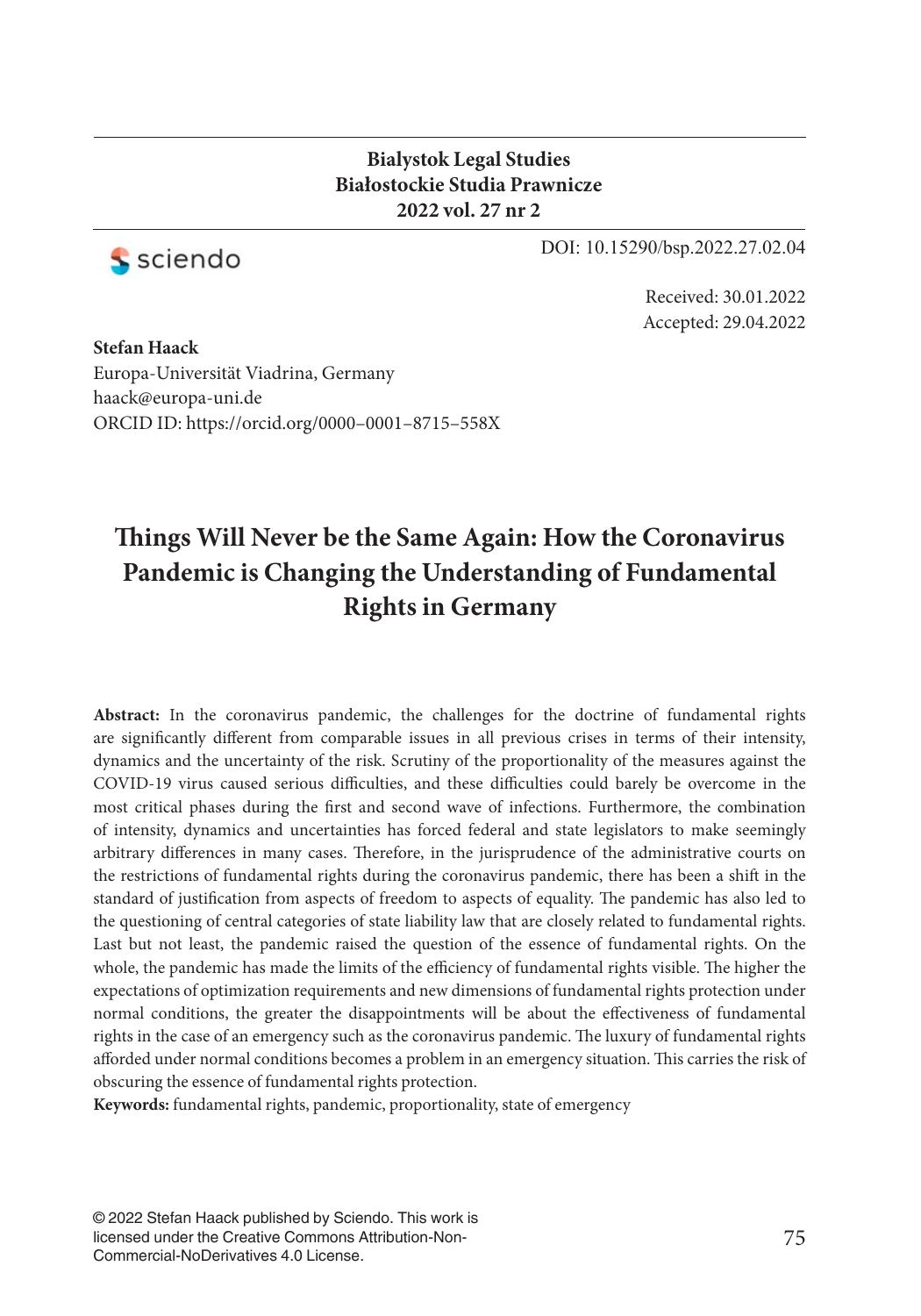### **Introduction**

If we ask ourselves what distinguishes the coronavirus pandemic from other dangerous situations and crisis scenarios that modern constitutional states have had to cope with within the past decades (such as the financial crisis or the terrorist threat), three particular features can be identified. First, the intensity of the danger is remarkable: the highly contagious virus SARS-CoV–2, which leads to life-threatening illnesses, could have cost hundreds of thousands of lives in the Federal Republic of Germany, for example, if nothing had been done to prevent its spread. The second peculiarity lies in the dynamics of the pandemic, which required rapid and consistent action by the state after the outbreak.<sup>1</sup> Delays and misjudgments are directly linked to loss of life in such a situation. The same dynamic also characterized the later phases of the pandemic, when viral mutations ensured an accelerated spread of the disease. The third and possibly most significant feature is that at the beginning of the pandemic there was no reliable knowledge about the danger or the transmission routes of the virus - not to mention knowledge about possible methods of treatment.<sup>2</sup> With the spread of more and more new mutations, this became a permanent problem. The confluence of these three factors, intensity, dynamics and uncertainty, forced the German state to impose restrictions on fundamental freedoms unprecedented in the history of the Federal Republic. In order to justify these restrictions on fundamental rights, which were established primarily by executive orders of the German *Länder* (and, since the third wave of the pandemic in April 2021, in part directly by the federal Infection Protection Act), the state's duty to protect life and health, which can be derived from Article 2(2) of Germany's Basic Law, has been invoked.<sup>3</sup> The threat of

<sup>1</sup> M. Erdmann, Kohärenz in der Krise? 'Neue Zeitschrift für Verwaltungsrecht' 2020, p. 1800; F. Hase, Verfassungsrechtswissenschaft in der Corona-Krise – worauf kommt es an? 'Juristenzeitung'2020, p. 1107.

<sup>2</sup> M. Erdmann, Kohärenz in der Krise? *op. cit.*, p. 1800; M. Goldhammer and S. Neuhöfer, Grundrechte in der Pandemie – Allgemeine Lehren, 'Juristische Schulung' 2021, p. 214; F. Hase, Verfassungsrechtswissenschaft..., op. cit., p. 1107; J. Kersten and S. Rixen, Der Verfassungsstaat in der Corona-Krise, 2nd ed., Munich 2021, V. 1 (quoted from the online edition of the book).

<sup>3</sup> Bundesverfassungsgericht, 'Neue Zeitschrift für Verwaltungsrecht' 2020, pp. 876, 877; Oberverwaltungsgericht Bautzen, 'Neue Zeitschrift für Verwaltungsrecht' 2020, pp. 1853, 1854; for more detail, see C. Richter, Die Schutzpflicht des Verfassungsstaates in der Pandemie, 'Deutsches Verwaltungsblatt' 2021, p. 16. Also see D. Murswiek, Schutz – Freiheit – Covid, 'Die öffentliche Verwaltung' 2021, p. 505, who argues that the duty to protect, under Article 2(2) of the Basic Law, only relates to the prevention of dangers arising from the actions of persons, not to the prevention of damaging by natural events. Whether this is correct may be left open here. Contrary to Murswiek's assertion, the state would nevertheless have a duty to protect in the case of the coronavirus pandemic under Article 2(2) of the Basic Law, since natural events and human error cannot be distinguished in a pandemic situation. In essence, infection protection law is less about protection against a natural disaster than about protection against the careless behaviour of other people with regard to the risk of infection and transmission.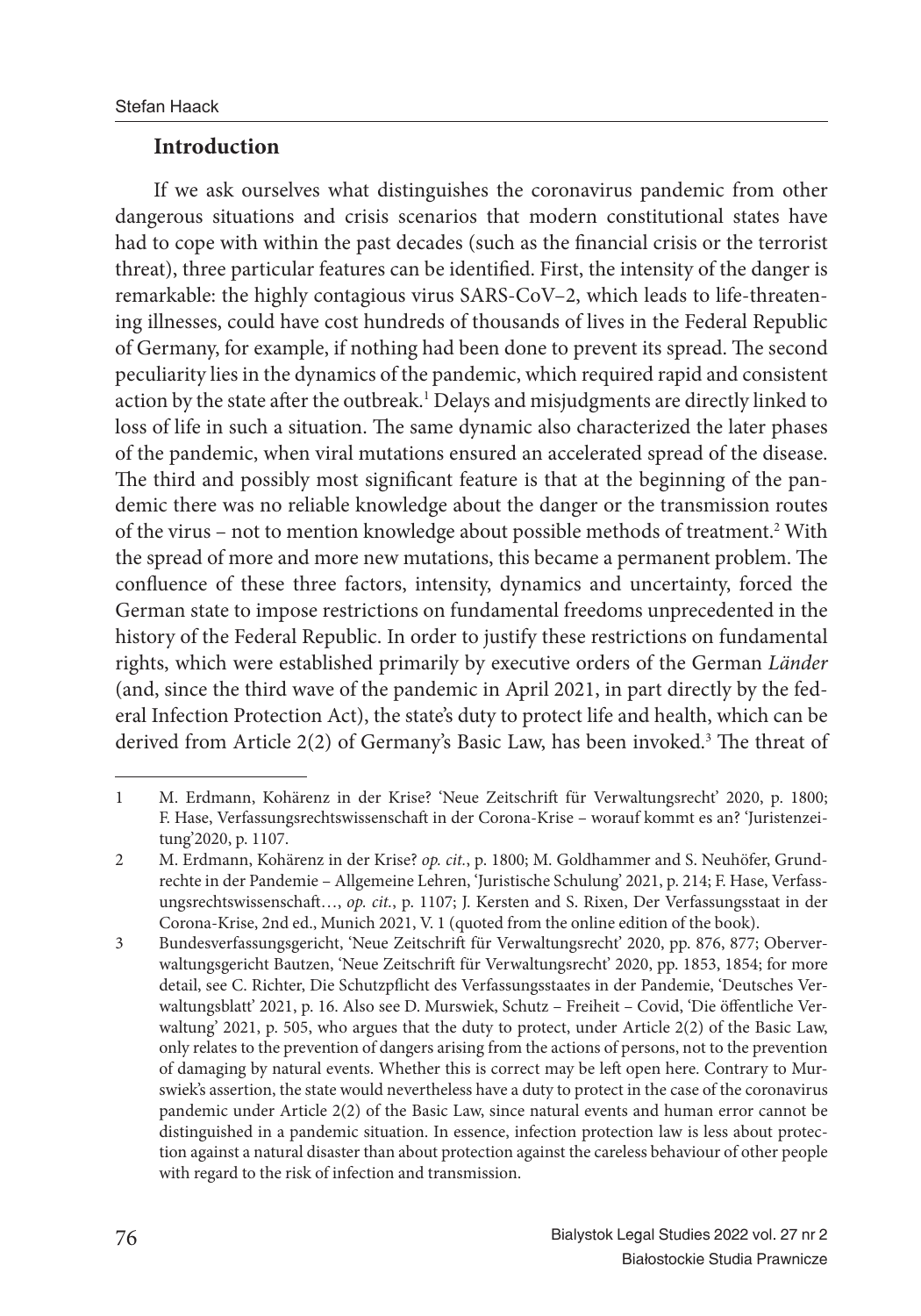overburdening the healthcare system also jeopardizes the welfare state principle of Article 20(1) of the Basic Law, which includes an adequate level of in-patient medical  $c$ are $4$ 

The constitutionality of these pandemic-related restrictions on fundamental rights was disputed in hundreds of lawsuits before the administrative courts (*Verwaltungsgerichtsbarkeit*), the state constitutional courts (*Landesverfassungsgerichte*) and the Federal Constitutional Court (*Bundesverfassungsgericht*). Among other things, these restrictions involved shop closures, curfews, masking obligations and bans on public assembly.<sup>5</sup> In most cases, decisions were made by way of interim legal protection. When the courts examined the proportionality of restrictions on fundamental rights in these proceedings and accepted or rejected their suitability, necessity and appropriateness, they always operated with the traditional categories of constitutional dogmatics. It almost seems as if we are dealing with the usual weighing of constitutional interests, as is familiar from numerous other contexts of security law (*Gefahrenabwehrrecht*). Can it be said that fundamental rights dogmatics have withstood the test, even in this crisis? Can we assume that our understanding of the meaning and functioning of fundamental rights will be the same after the crisis as before it? Probably not. We will see below how the coronavirus pandemic has cast light on the efficiency of our fundamental rights. To avoid misunderstandings, it should be emphasized at this point that our aim is not to confirm or cast doubt on the constitutionality of the individual measures or even of the coronavirus policy as a whole.<sup>6</sup> Nevertheless, the following reflections shed some light on the arguments of one side or the other.

<sup>4</sup> *Ibidem*, p. 505; for general information on medical care as a component of the welfare state principle, see F. Stollmann and A. Wollschläger, Die Aufgaben der Krankenhäuser im gesundheitlichen Versorgungssystem, (in:) A. Laufs, B.-R. Kern and M. Rehborn (eds.), Handbuch des Arztrechts, 5th ed., Munich 2019, § 79 mn. 4ff .

<sup>5</sup> For more information on the jurisprudence of the German courts with regard to coronavirus-related restrictions on fundamental rights see M. Erdmann, Kohärenz in der Krise? *op. cit.*, p. 1798; J.A. Kämmerer and L. Jischkowski, Grundrechtsschutz in der Pandemie – Der 'Corona-Lockdown' im Visier der Verfassungs- und Verwaltungsgerichtsbarkeit, 'Gesundheitsrecht' 2020, p. 341; M.H.W. Möllers, Der Verhältnismäßigkeitsgrundsatz bei Freiheitsbeschränkungen infolge der Coronavirus SARS CoV–2 Pandemie, 'Recht und Politik' 2020, vol. 56, p. 300; R. Zuck and H. Zuck, Die Rechtsprechung des BVerfG zu Corona-Fällen, 'Neue Juristische Wochenschrift' 2020, p. 2302.

<sup>6</sup> Many statements on this issue are available; see for example M. Dumbs, Zwangsmaßnahmen gegen den Menschen als Gemeinschaftswesen, 'Neue Juristische Online-Zeitschrift' 2021, p. 69; C. Katzenmeier, Grundrechte in Zeiten von Corona, 'Medizinrecht' 2020, p. 461; O. Lepsius, Grundrechtsschutz in der Corona-Pandemie, 'Recht und Politik' 2020, vol. 56, p. 264; H. Schmitz and C.-W. Neubert, Praktische Konkordanz in der Covid-Krise, 'Neue Zeitschrift für Verwaltungsrecht' 2020, p. 666.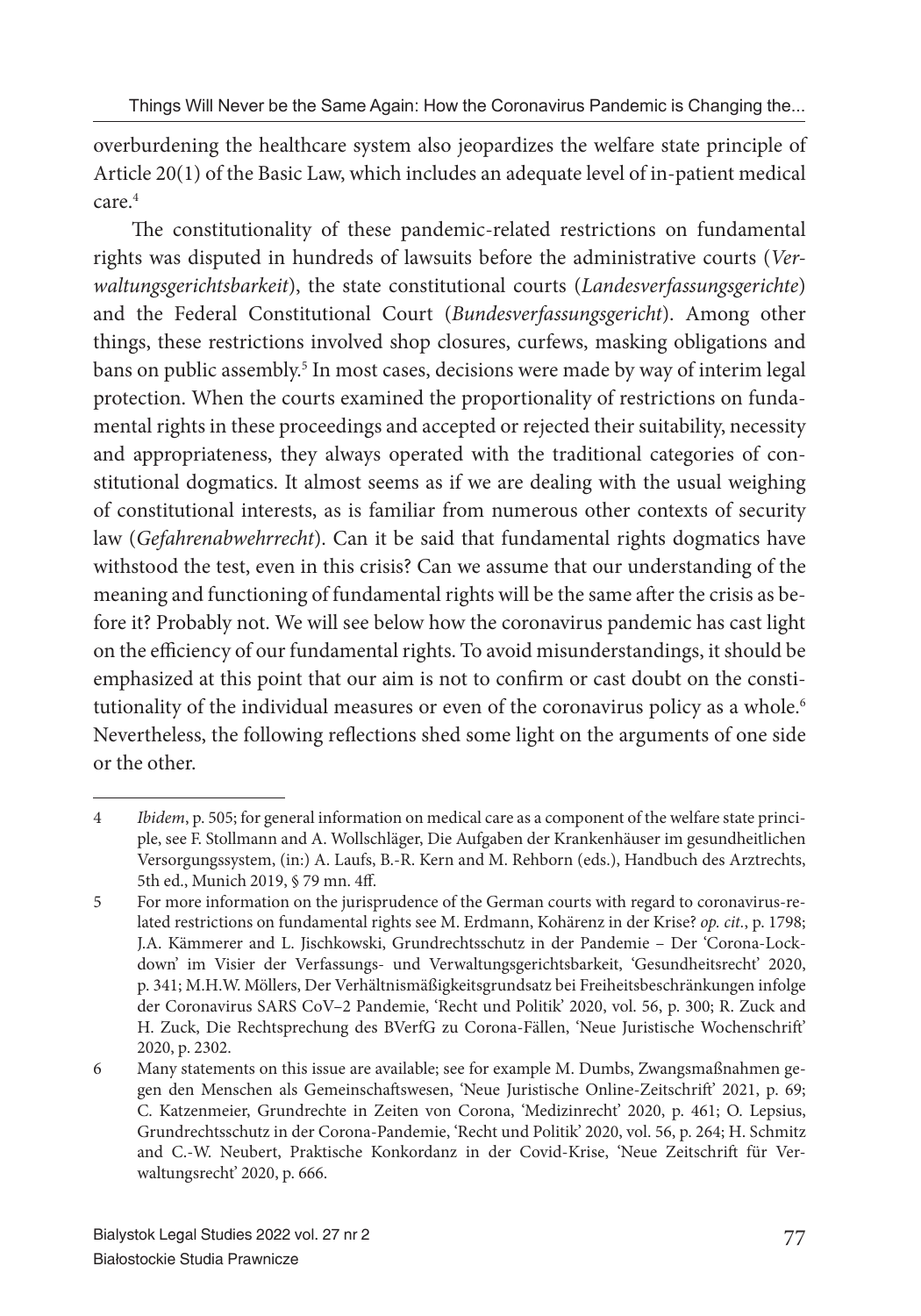## **1. The Test of Proportionality and the Principle of Practical Concordance in the Coronavirus-Related Restriction of Civil Liberties**

If the state restricts civil liberties, it must observe the principle of proportionality, which derives from the rule of law.<sup>7</sup> According to this principle, restrictions on conduct protected by fundamental rights can only be justified insofar as they must serve a legitimate purpose and prove their suitability, necessity and appropriateness for this purpose. When it comes to the restrictions on fundamental rights in the coronavirus pandemic, the examination of proportionality poses enormous problems, problems which could barely have been overcome in the critical phases during the first and second waves of infection.<sup>8</sup> A few brief references will illustrate this issue.<sup>9</sup> The difficulties begin with the question of the suitability of concrete containment measures, which can only be satisfactorily assessed once the transmission routes of a virus have been adequately researched.<sup>10</sup> The same applies to the examination of the necessity of certain governmental actions when the effectiveness of the measures in question is just as unclear as the effectiveness of alternative approaches. In addition, in the case of the containment of SARS-CoV–2, one is dealing with a comprehensive set of measures that encompasses a variety of very different interferences on fundamental rights – ranging from masking obligations and contact restrictions to the closure of stores. In such a context, how can it be determined whether less restrictive measures would have been available and whether they would have proved to be equally effective?<sup>11</sup> If the restrictions are components of a complex bundle of measures, their necessity will depend on whether the entire bundle of measures would be less effec-

<sup>7</sup> See for example C. Degenhart, Staatsrecht I. Staatsorganisationsrecht, 36th ed., Heidelberg 2020, mn. 419ff.

<sup>8</sup> See P. Häberle and M. Kotzur, Die COVID-19-Pandemie aus der kulturwissenschaftlichen Perspektive einer europäischen und universalen Verfassungslehre, 'Neue Juristische Wochenschrift' 2021, p. 134; F. Hase, Verfassungsrechtswissenschaft …, *op. cit.*, p. 1108; for a critical perspective, see I. Heberlein, Staatliche Pflichten verletzt - Lockdown als Folge, 'Gesundheit und Pflege' 2021, p. 50ff., who considers the proportionality test to have been undermined.

<sup>9</sup> For further information, see M. Goldhammer and S. Neuhöfer, Grundrechte in der Pandemie…, *op. cit.*, pp. 215ff .; P. Häberle and M. Kotzur, Die COVID-19-Pandemie…, *op. cit.*, p. 134; I. Heberlein, COVID-19 – Stresstest für das Prinzip der Verhältnismäßigkeit, 'Gesundheit und Pflege' 2020, p. 97; I. Heberlein, Staatliche Pflichten verletzt..., op. cit., pp. 50ff.; C. Katzenmeier, Grundrechte…, *op. cit.*, pp. 463ff .; J. Kersten and S. Rixen, Der Verfassungsstaat…, *op. cit.*, V. 1; M. Kloepfer, Verfassungsschwächung durch Pandemiebekämpfung, 'Verwaltungsarchiv' 2021, vol. 112, pp. 175ff .; M.H.W. Möllers, Der Verhältnismäßigkeitsgrundsatz…, *op. cit.*, p. 286; D. Murswiek, Die Corona-Waage – Kriterien für die Prüfung der Verhältnismäßigkeit von Corona-Maßnahmen, 'Neue Zeitschrift für Verwaltungsrecht' 2021, special issue no. 5, p. 1; H. Schmitz and C.- W. Neubert, Praktische Konkordanz…, *op. cit.*, p. 666.

<sup>10</sup> I. Heberlein, Staatliche Pflichten verletzt..., *op. cit.*, p. 51.

<sup>11</sup> See J. Kersten and S. Rixen, Der Verfassungsstaat…, *op. cit.*, V. 1 and 2.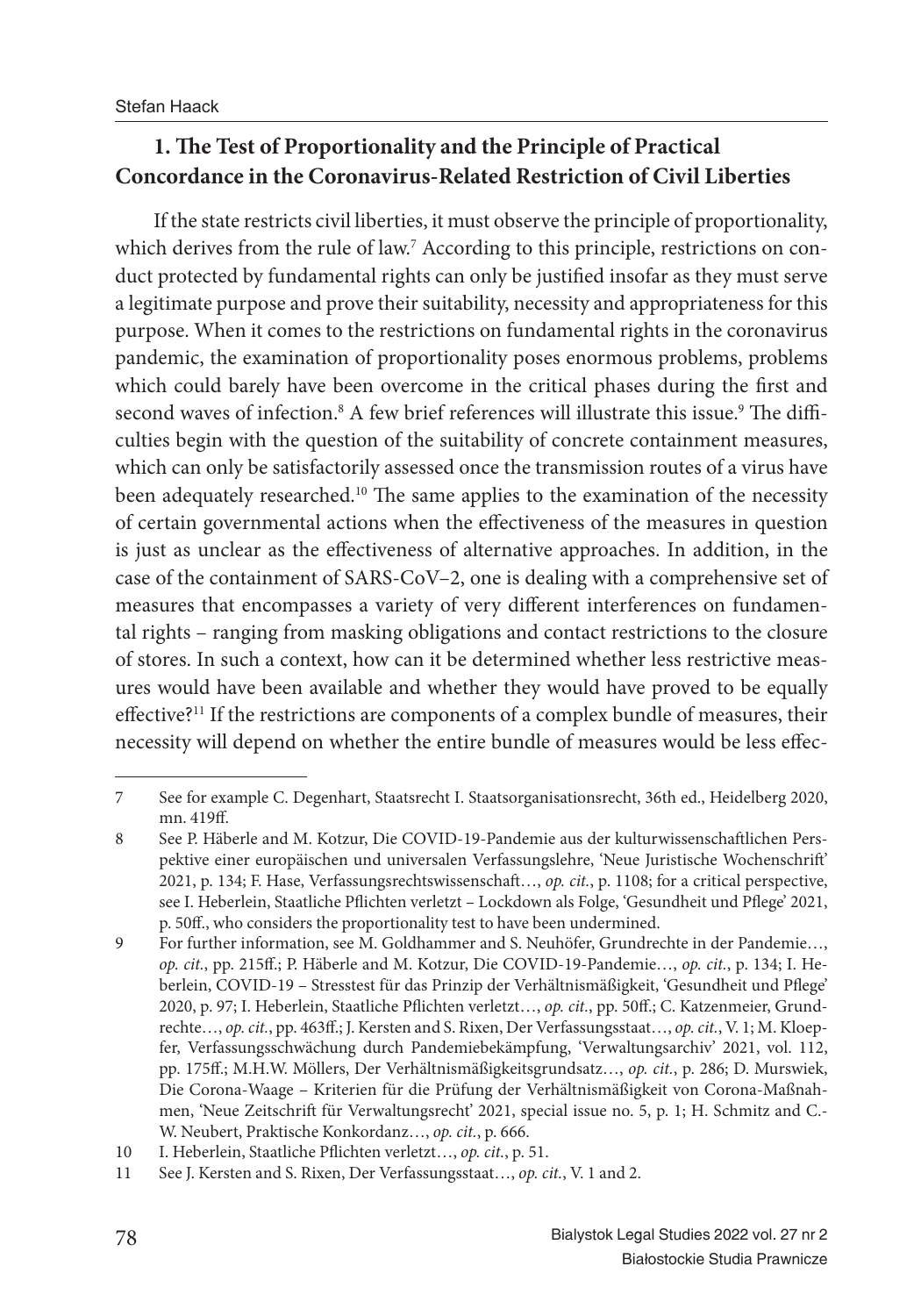tive without their addition.<sup>12</sup> Nevertheless, the question remains, and even becomes more acute: how can the effectiveness of a complex bundle of measures be evaluated in comparison to other possible bundles of measures – and this within a short period of time? It can already be seen here that all this leads to a wide margin of appreciation on the part of government agencies.13 When it comes to the appropriateness of a measure (as the last stage of the proportionality test), the distinction between 'disruptors'14 and 'non-disruptors'15 was especially important in the area of hazard prevention. Until the coronavirus pandemic, this had also applied to the proportionality test of infection protection measures.<sup>16</sup> The pandemic indicated that this differentiation could not be maintained in times of crisis: it played no role in the restrictions on fundamental rights during the hard lockdown in the critical phases of the pandemic.17 Again, this was a direct consequence of the three factors of intensity, dynamics and uncertainty. Significantly, it only became an issue when it came to the relaxation of restrictions for vaccinated and recovered persons.

These pandemic-specific problems of the proportionality test culminate when courts have to rule on encroachments on those fundamental rights that may be restricted by the legislature only in order to protect conflicting constitutional values; in constitutional dogmatics, this is referred to as unconditionally guaranteed fundamental rights.18 In these cases, the so-called 'practical concordance' must be established, which seeks to find the best possible balance between the conflicting constitutional rights.19 Courts must check whether a statutory regulation or a certain intervening administrative measure is the best possible balance. In this way, fundamental rights take on the character of optimization requirements.20 When it comes to pandemic-induced restrictions on fundamental rights, achieving practical concord-

<sup>12</sup> D. Murswiek, Die Corona-Waage…, *op. cit.*, p. 5.

<sup>13</sup> J. Kersten and S. Rixen, Der Verfassungsstaat,… *op. cit.*, V. 1 and 2; D. Murswiek, Die Corona-Waage…, *op. cit.*, p. 5.

<sup>14</sup> In the terminology of German security law, a 'disruptor' (*Störer*) is a person in accountability due to a dangerous behaviour or due to a legal position concerning a dangerous object.

<sup>15</sup> In the terminology of German security law, a 'non-disruptor' (*Nichtstörer*) is a person who is held accountable even though he or she did not directly contribute to the danger. For further information, see T. Kingreen and R. Poscher, Polizei- und Ordnungsrecht, 11th ed., Munich 2020, § 9 mn. 74ff.

<sup>16</sup> For details, see S. Kluckert, Verfassungs- und verwaltungsrechtliche Grundlagen des Infektionsschutzrechts, (in:) S. Kluckert (ed.), Das neue Infektionsschutzrecht, 2nd ed., Baden-Baden 2021,  $$2$  mn. 1ff.

<sup>17</sup> I. Heberlein, COVID-19…, *op. cit.*, p. 99; M. Kloepfer, Verfassungsschwächung…, *op. cit.*, p. 184; for a critical perspective, see D. Murswiek, Die Corona-Waage…, *op. cit.*, p. 11.

<sup>18</sup> See generally G. Manssen, Staatsrecht II, 18th ed., Munich 2021, § 8 mn. 182ff .

<sup>19</sup> See M. Goldhammer and S. Neuhöfer, Grundrechte in der Pandemie…, *op. cit.*, p. 215.

<sup>20</sup> For details, see T. Barczak, Rechtsgrundsätze, 'Juristische Schulung' 2021, p. 4; M. Klatt and M. Meister, Der Grundsatz der Verhältnismäßigkeit, 'Juristische Schulung' 2014, pp. 193–194.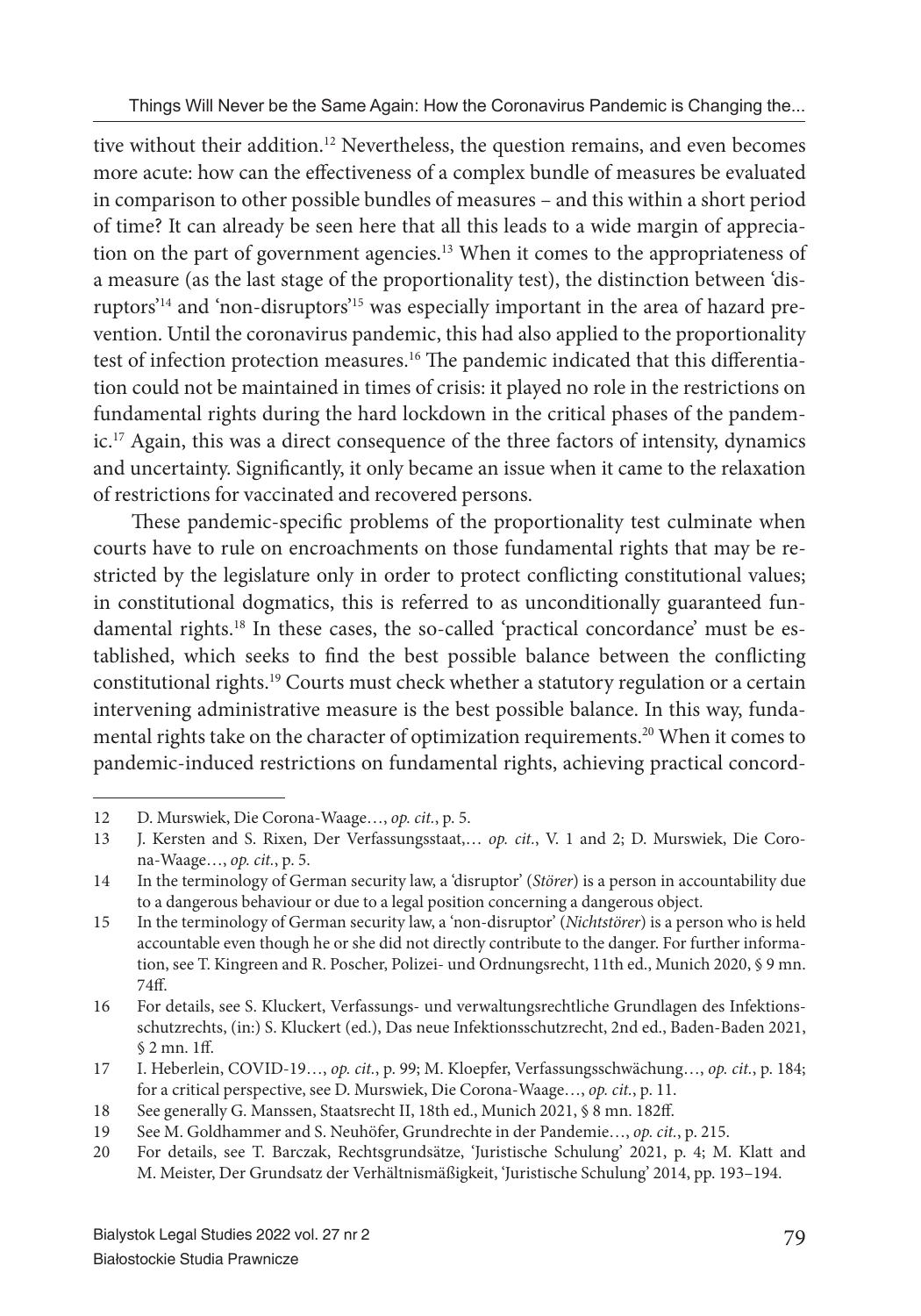ance in the sense of the best possible balance proves to be an insoluble problem.<sup>21</sup> For example, who could speak of only a gentle interference with the freedom of the arts (which is unconditionally guaranteed according to Article 5(3) of the Basic Law) when theatres, opera houses and concert halls had to close down for many months for reasons of health protection? In the end, it may have been right to prioritize health protection, but there can be no question of achieving practical concordance if one of the conflicting constitutional values crushes all the others.

Some of these challenges in relation to the proportionality test are associated with, and exacerbated by, tangible practical difficulties. Where should administrative courts acquire the necessary expertise to weigh constitutional rights, especially if they are required to provide urgent relief?<sup>22</sup> How do they determine the epidemiological viability of a particular event when a new virus mutation increases the risk of infection in a way that is difficult to calculate at that point in time? In this situation, administrative courts are burdened with a responsibility that can hardly be overstated for life and health, but also for the economic existence of large sections of the population.<sup>23</sup> The call for experts, which was required and practicable in normal times, has been almost impossible in view of the limited number, and other urgent tasks, of virologists and epidemiologists. The courts had to look for other solutions in this (by no means enviable) situation - and they found them. The methods to which they have resorted, however, contribute to relativizing our previous understanding of fundamental rights.

## **2. Reducing the Standards of Review – Coherence as a Substitute Scale in a Crisis**

Where the suitability, necessity and appropriateness of fundamental rights interventions can only be assessed in a limited way due to the three factors of intensity, dynamics and uncertainty, the margins of appreciation of the legislator and the executive increase.<sup>24</sup> In order to mitigate and compensate for the reduction in judicial review, the courts emphasized the obligation of the public authorities to con-

<sup>21</sup> Cf. P. Häberle and M. Kotzur, Die COVID-19-Pandemie…, *op. cit.*, pp. 132–133.

<sup>22</sup> O. Lepsius, Grundrechtsschutz…, *op. cit.*, pp. 276, emphasizes that it is unsatisfactory for the courts, as with all other government agencies, to rely significantly on the assessment of the Robert Koch Institute (RKI), a German federal government agency and research institute responsible for disease control and prevention. The risk assessment of the RKI thus has a force of precedent that neutralizes control by the courts in terms of content, because authorities and courts refer to the same assessments.

<sup>23</sup> Cf. J.A. Kämmerer and L. Jischkowski, Grundrechtsschutz in der Pandemie…, *op. cit.*, p. 352.

<sup>24</sup> Cf. J. Kersten and S. Rixen, Der Verfassungsstaat…, *op. cit.*, V. 1; S. Rixen, Grenzenloser Infektionsschutz in der Corona-Krise?, 'Recht und Politik' 2020, vol. 56, p. 113.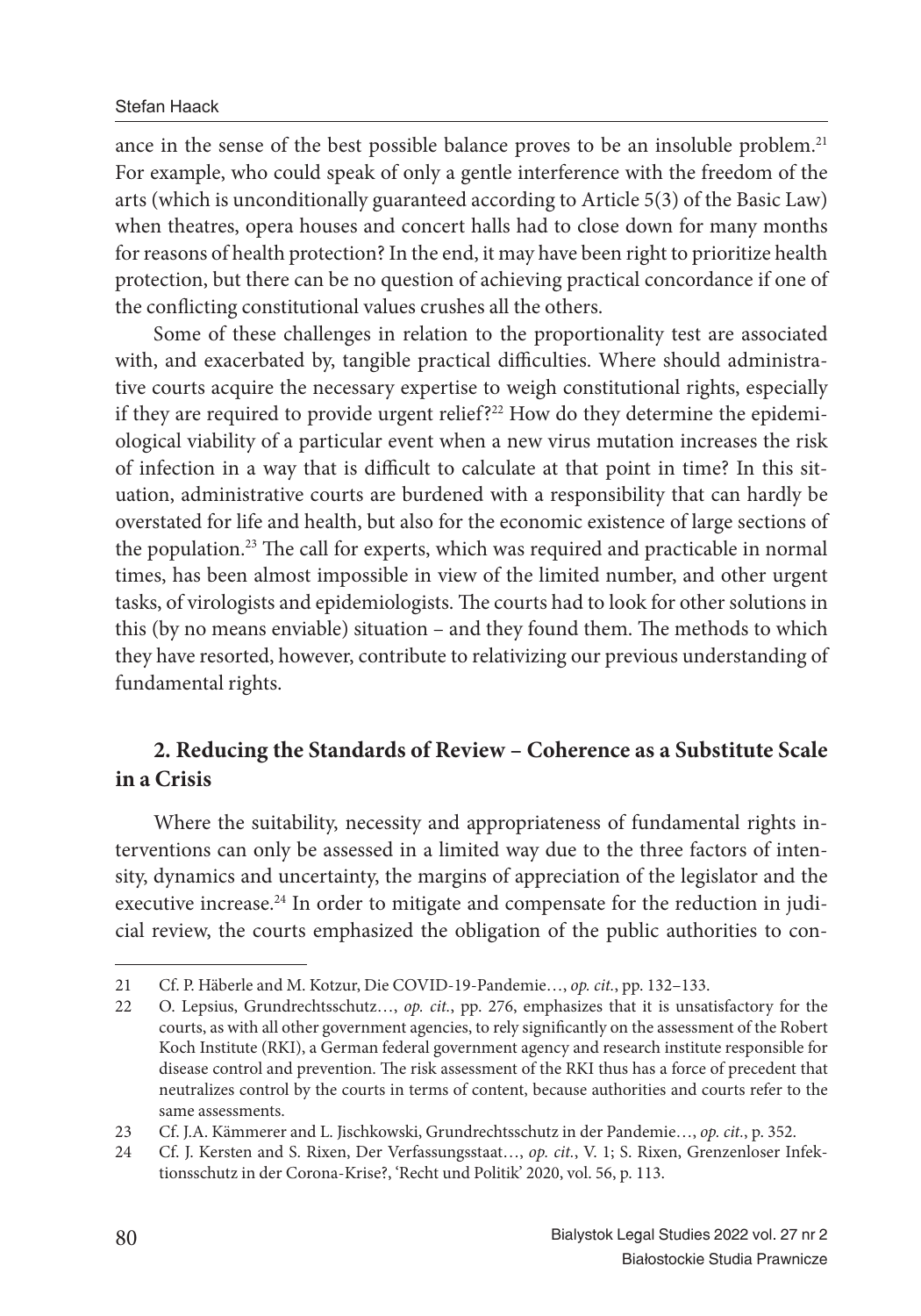tinuously monitor and regularly reassess the situation.<sup>25</sup> The constitutionality of the restrictions on fundamental rights has also been justified by the argument that they are temporary measures.<sup>26</sup> These considerations are plausible in themselves; however, they inevitably lead to the question as to when a measure (which is to be regarded as proportionate by reason of its time limit) becomes disproportionate and therefore unconstitutional in the passage of time;<sup>27</sup> the court is thus faced with similar difficulties to before.

In the administrative jurisdiction, there was also a different strategy to deal with the particular challenges of monitoring fundamental rights. A strict proportionality test was replaced in part by an examination of coherent and appropriate differentiations in the concrete design of containment measures $28 -$  to put it bluntly, one could speak of coherence as a possible substitute scale in a crisis situation.<sup>29</sup> Arguments such as consistency or conformity have so far played a role primarily in highly complex regulatory areas such as tax law,<sup>30</sup> where the main focus has been on certain minimum requirements for coherent legislation from an equality perspective: systemic deficiencies may indicate unequal treatment. Given the difficulties of administrative courts in resolving conflicts in fundamental rights according to the usual patterns of proportionality and practical concordance, this approach gained new importance

<sup>25</sup> Bundesverfassungsgericht, 'Neue Juristische Wochenschrift ' 2020, p. 1427 (on the prohibition of religious gatherings); Bundesverfassungsgericht, 'Neue Zeitschrift für Verwaltungsrecht' 2020, pp. 1040, 1041 (on the closure of schools and kindergartens); Bayerischer Verfassungsgerichtshof, 'Neue Zeitschrift für Verwaltungsrecht' 2020, pp. 785, 788 (on curfews); see M. Goldhammer and S. Neuhöfer, Grundrechte in der Pandemie…, *op. cit.*, p. 214; J.A. Kämmerer and L. Jischkowski, Grundrechtsschutz in der Pandemie…, *op. cit.*, p. 352; S. Rixen, Grenzenloser Infektionsschutz…, *op. cit.*, pp. 112ff .; H. Schmitz and C.-W. Neubert, Praktische Konkordanz…, *op. cit.*, p. 668.

<sup>26</sup> For example, Bundesverfassungsgericht, 'Neue Juristische Wochenschrift ' 2020, pp. 1429, 1430 (on curfews); Bundesverfassungsgericht, 'Neue Juristische Wochenschrift ' 2020, p. 1427 (on prohibition of religious gatherings); Verwaltungsgerichtshof München, 'Neue Juristische Wochenschrift ' 2020, pp. 1236, 1240 (on curfews); see S. Rixen, Grenzenloser Infektionsschutz…, *op. cit.*, p. 113; H. Schmitz and C.-W. Neubert, Praktische Konkordanz…, *op. cit.*, p. 668.

<sup>27</sup> Cf. D. Murswiek, Die Corona-Waage…, *op. cit.*, p. 14; H. Schmitz and C.-W. Neubert, Praktische Konkordanz…, *op. cit.*, p. 668.

<sup>28</sup> See for example Verwaltungsgerichtshof Kassel, 'Neue Zeitschrift für Verwaltungsrecht' 2020, p. 732 (on differentiations in school attendance); Verwaltungsgerichtshof München, BeckRS 2020, no. 6630 (on differentiations in closures in the retail trade); Verwaltungsgerichtshof München, BeckRS 2020, no. 32232 (on the closure of beauty salons); Oberverwaltungsgericht Bremen, BeckRS 2020, no. 30295 (on the closure of prostitution establishments).

<sup>29</sup> For details, see M. Erdmann, Kohärenz in der Krise?, *op. cit.*, p. 1798 and J. Kersten and S. Rixen, Der Verfassungsstaat…, *op. cit.*, V. 2; also see J.A. Kämmerer and L. Jischkowski, Grundrechtsschutz in der Pandemie…, *op. cit.*, p. 342.

<sup>30</sup> Fundamental texts include C. Degenhart, Systemgerechtigkeit und Selbstbindung des Gesetzgebers als Verfassungspostulat, Munich 1976 and F.-J. Peine, Systemgerechtigkeit, Baden-Baden 1985; from the current legal literature, see P. Kirchhof, Comment on Article 3, (in:) T. Maunz and G. Dürig, Grundgesetz-Kommentar, Munich 2020, mn. 404ff . to Art. 3(1).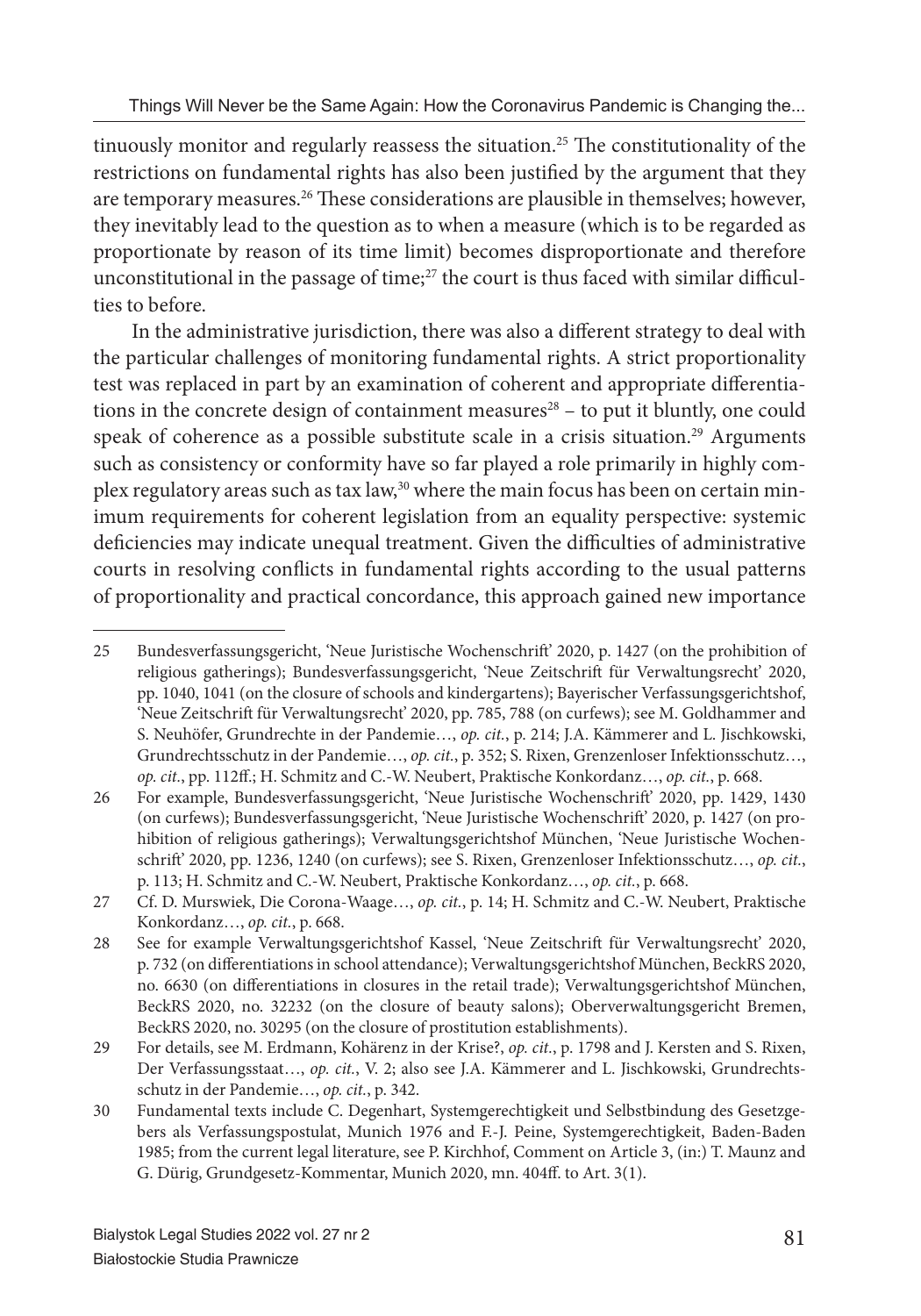during the coronavirus crisis. The problem of coherent and appropriate differentiation was an issue, among other things, where courts had to rule on whether (and if so, how) the closure of retail stores may be graded according to the type and size of the stores. Accordingly, a violation of fundamental rights could be found in the inconsistent inclusion or non-inclusion of certain types of stores.<sup>31</sup> The crisis thus witnessed a certain shift in the standards of review, from aspects concerning freedom to those about equality: when the dangers are enormous and the effectiveness of countermeasures uncertain, more attention is drawn to equality in the commitment of different segments of the population to cope with the crisis. However, even this approach to solving the problem quickly reaches its limits. In many cases, the combination of intensity, dynamics and uncertainty has forced legislators and regulators to adopt seemingly arbitrary definitions and delimitations: an example is the setting of coronavirus incidence rates (negotiated in part as a compromise between the federal government and the *Länder*) as decisive factors for the closure of stores and service agencies.32 Accordingly, numerous decisions of higher administrative courts on coronavirus-related measures state that strict compliance with the requirement of consistency cannot be demanded.<sup>33</sup>

## **3. The Concept of 'Special Sacrifices' in State Liability Law and Its Limits in the Coronavirus Pandemic**

From the point of view of equal treatment, yet another limit of traditional legal doctrine has become apparent. This has to do with a category that plays a key role in compensation claims by private individuals against the state: the concept of the 'special sacrifice' (*Sonderopfer*). Where state measures interfere with the fundamental right to property (Article 14 of the Basic Law) or the right of life and health (Article 2(2) of the Basic Law), the Federal High Court of Justice (*Bundesgerichtshof*) awards compensation under certain conditions.<sup>34</sup> When one considers that the civil courts also subsume the 'right to an established and practised business' under the

<sup>31</sup> See for example Verwaltungsgerichtshof München, BeckRS 2020, no. 6630; Verwaltungsgericht Hamburg, BeckRS 2020, no. 6396.

<sup>32</sup> For a critical view, see I. Heberlein, Staatliche Pflichten verletzt..., *op. cit.*, p. 47.

<sup>33</sup> Cf. Oberverwaltungsgericht Bremen, 'Zeitschrift für öffentliches Recht in Norddeutschland' 2020, p. 462 (on the closure of shisha bars) and Oberverwaltungsgericht Lüneburg, 'Zeitschrift für öffentliches Recht in Norddeutschland' 2020, p. 312 (on restrictions for furniture stores).

<sup>34</sup> Claims to 'special sacrifice' (in the broader sense) are linked to the impairment of fundamental rights under Article 14 of the Basic Law or Article 2(2) of the Basic Law; however, these are not derived from these fundamental rights but apply by virtue of customary law. Therefore, they do not have constitutional status. See for example H. Sodan and J. Ziekow, Grundkurs Öffentliches Recht, 9th ed., Munich 2020, § 87 mn. 6.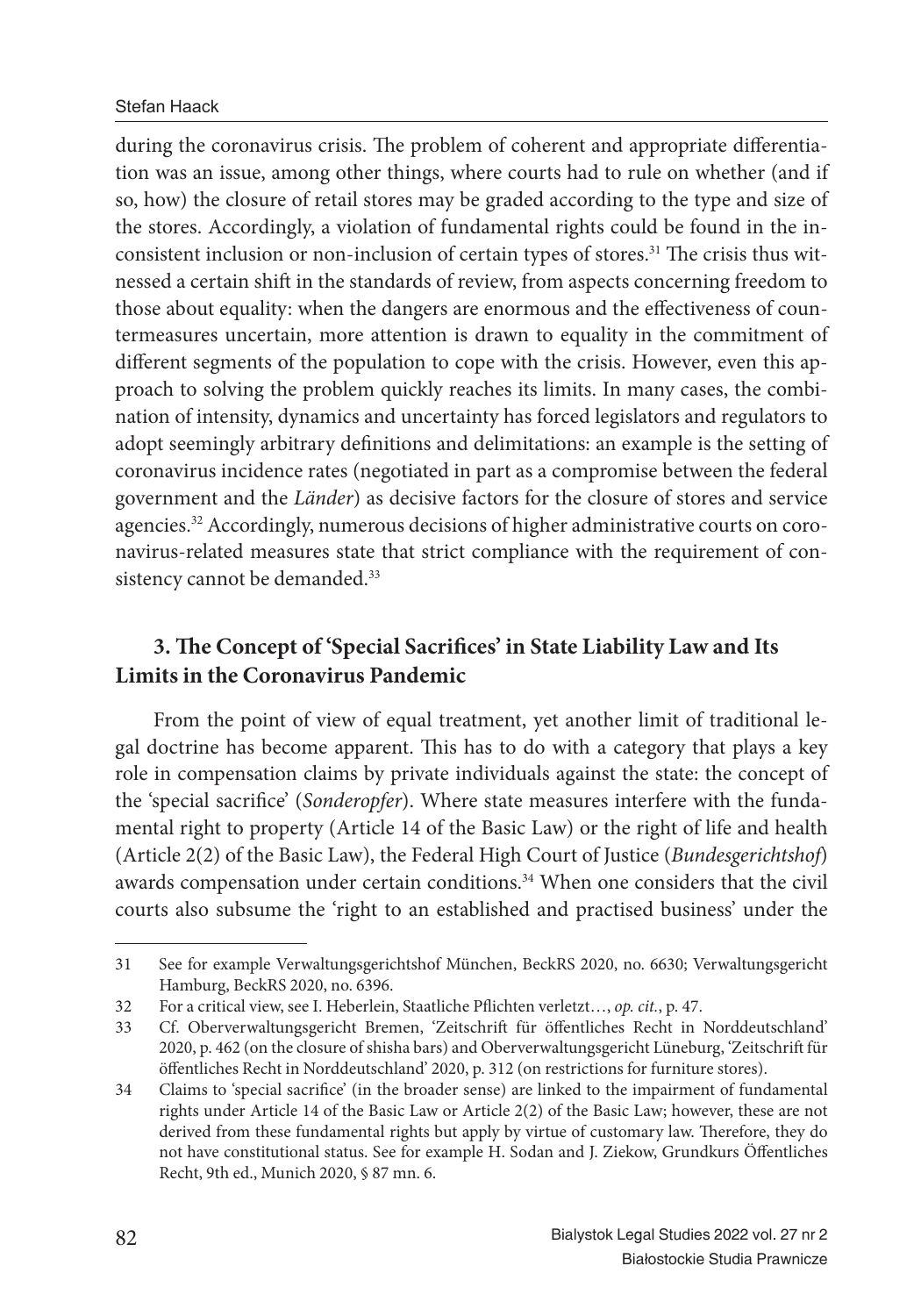concept of property,35 it can be seen that such claims may also be relevant in the case of pandemic control.36 A special feature of these legal institutions is that under certain circumstances, those affected must also be compensated for lawful measures. $37$ The liability requirement presupposes that a so-called 'special sacrifice' has been demanded of those affected. According to a formulation from the standard literature on state liability law, such a special sacrifice will be given if the encroachment on property (in the context of the pandemic, the encroachment on the business) and its consequences are so severe that acceptance without compensation would be unreasonable.<sup>38</sup> The coronavirus pandemic has highlighted the limits of this concept.<sup>39</sup> Who would say that it was reasonable for entrepreneurs in particular sectors of the economy (such as hoteliers, event organizers or owners of clubs and discotheques) to not provide their services nor open their facilities for many months? The sacrifices demanded of these entrepreneurs by legislators and regulators can hardly be qualified as 'reasonable' when measured against previous standards.<sup>40</sup> Nevertheless, the assumption that we are dealing with special sacrifices in the original meaning of this term is questionable – precisely because it is a matter of whole economic sectors, and thus thousands and thousands of people were involved.41 How should jurisdiction deal with cases of sacrifices in which the consequences of a lawful government action turn out to be unreasonable not only for individual recipients but also for entire professional categories and population groups? There is no answer to this yet.<sup>42</sup>

<sup>35</sup> See for example Bundesgerichtshof, 'Neue Juristische Wochenschrift ' 1990, p. 3260; Bundesverwaltungsgericht, 'Neue Zeitschrift für Verwaltungsrecht' 2005, pp. 1178, 1181. In the recent past, the *Bundesverfassungsgericht* has left unanswered the question of whether the 'right to an established and practised business' is a component of the fundamental right to property; see Entscheidungen des Bundesverfassungsgerichts, vol. 143, pp. 246, 331ff .

<sup>36</sup> It may be left open, however, to what extent the compensation provisions of IfSG (German Infection Protection Act) §§ 56ff. may derogate claims by customary law, such as the claim of 'special sacrifice'; on this, see P. Bachmann and J. Rung, Entschädigungsrecht und IfSG, (in:) S. Kluckert (ed.), Das neue Infektionsschutzrecht…, *op. cit.*, § 15 mn. 68ff .

<sup>37</sup> Cf. for example S. Detterbeck, Allgemeines Verwaltungsrecht, 19th ed., Munich 2021, § 22 mn. 1161.

<sup>38</sup> *Ibidem*, mn. 1171; see also H. Schmitz and C.-W. Neubert, Praktische Konkordanz…, *op. cit.*, p. 670, and from case law, Bundesgerichtshof, 'Neue Juristische Wochenschrift ' 2013, p. 1736 and Bundesgerichtshof, 'Neue Juristische Wochenschrift' 2017, pp. 1324ff.

<sup>39</sup> Also see J. Rinze and R. Schwab, Dulde und liquidiere – Staatshaft ungsansprüche in Coronazeiten, 'Neue Juristische Wochenschrift' 2020, p. 1910; H. Schmitz and C.-W. Neubert, Praktische Konkordanz…, *op. cit.*, pp. 670ff .

<sup>40</sup> *Ibidem*, p. 670.

<sup>41</sup> Landgericht Hannover, 'Neue Juristische Wochenschrift – Rechtsprechungsreport' 2020, pp. 1226, 1230 (on claims for compensation of restaurants); Landgericht Hannover, BeckRS 2020, no. 34842 (on claims for compensation by cinema operators, hoteliers and owners of escape rooms); for a different opinion, see H. Schmitz and C.-W. Neubert, Praktische Konkordanz..., op. cit., p. 670.

<sup>42</sup> *Ibidem*, p. 670.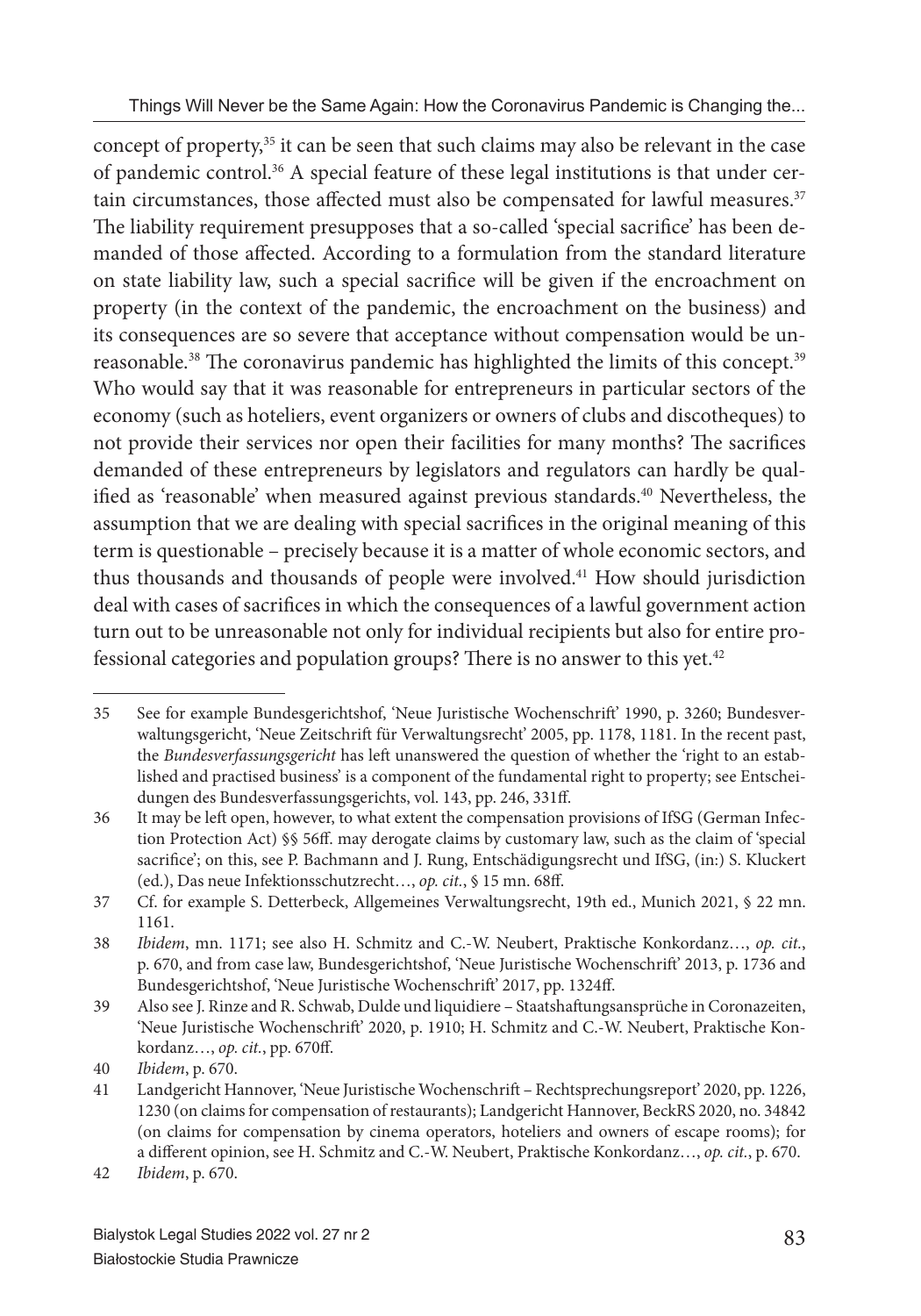During the coronavirus pandemic the state itself ensured financial compensation for losses in sales (although it is questionable whether these compensation payments have been sufficient). $43$  Due to this, the difficulty of state liability law has been slightly mitigated. Jurisdiction<sup>44</sup> and legal literature<sup>45</sup> have considered these compensation payments as an instrument to contribute to the proportionality of limitations on fundamental rights. It will be possible in the future that one considers the limitations of fundamental rights to be justified more easily if the state pays financial compensation for that interference. This would be a development that must be watched with concern: administrations and legislators could 'buy' the proportionality of interferences in fundamental rights.46 Whether it will come to that is uncertain, but it is certain that the criterion of the 'special sacrifice' as an essential requirement of the liability to pay compensation for interferences in fundamental rights has been shaken through the coronavirus pandemic and needs to be reconsidered.

### **4. The Essence of Fundamental Rights**

From this plethora of problems, one last aspect should be touched upon. Article 19(2) of the Basic Law stipulates that the essence of a fundamental right must not be touched. Contrary to a misunderstanding which is sometimes advocated, this is not about constitutional amendments but about the limits of the restriction on fundamental rights by legislator and administration.<sup>47</sup> This is why in the German constitutional debate, Article 19(2) of the Basic Law is referred to as a so-called '*Schranken-Schranke*' (boundary on the limitation of fundamental rights).48 It is not unreasonable to consider a fundamental right such as the freedom of assembly, in Article 8 of the Basic Law, being impaired in its essence if assemblies cannot take place over many months or can only take place under very difficult conditions, particularly as the scope of this fundamental right comprises not only rallies and demonstrations but also assemblies in closed rooms, which have been significantly limited due to the pandemic.<sup>49</sup> Significantly, assemblies in closed rooms are not at all or only inciden-

<sup>43</sup> Schmitz and Neubert are sceptical about this; *ibidem*, p. 669.

<sup>44</sup> See for example Oberverwaltungsgericht Münster, BeckRS 2020, no. 5158, mn. 63; Verwaltungsgerichtshof München, 'BeckRS 2020', no. 6266, mn. 43.

<sup>45</sup> See for example K.P. Dolde and M. Marquard, Ausgleichspflicht für pandemiebedingte Betriebsund Tätigkeitsverbote, 'Neue Zeitschrift für Verwaltungsrecht' 2021, p. 674.

<sup>46</sup> For details, see S. Haack, Entschädigungspflichtige Grundrechtseingriffe außerhalb des Eigentumsschutzes, 'Deutsches Verwaltungsblatt' 2010, pp. 1477ff.

<sup>47</sup> For example, see Bundesverfassungsgericht, 'Entscheidungen des Bundesverfassungsgerichts', vol. 109, pp. 279, 310ff.; H. Dreier, Comment on Article 19 sec. 2, (in:) H. Dreier (ed.), Grundgesetz-Kommentar, 3rd ed., vol. 1, Tübingen 2013, mn. 11 to Art. 19(2); G. Manssen, Staatsrecht II…, *op. cit.*, mn. 230.

<sup>48</sup> H. Dreier, Comment…, *op. cit.*, mn. 7 to Art. 19(2).

<sup>49</sup> H. Schmitz and C.-W. Neubert, Praktische Konkordanz…, *op. cit.*, p. 669.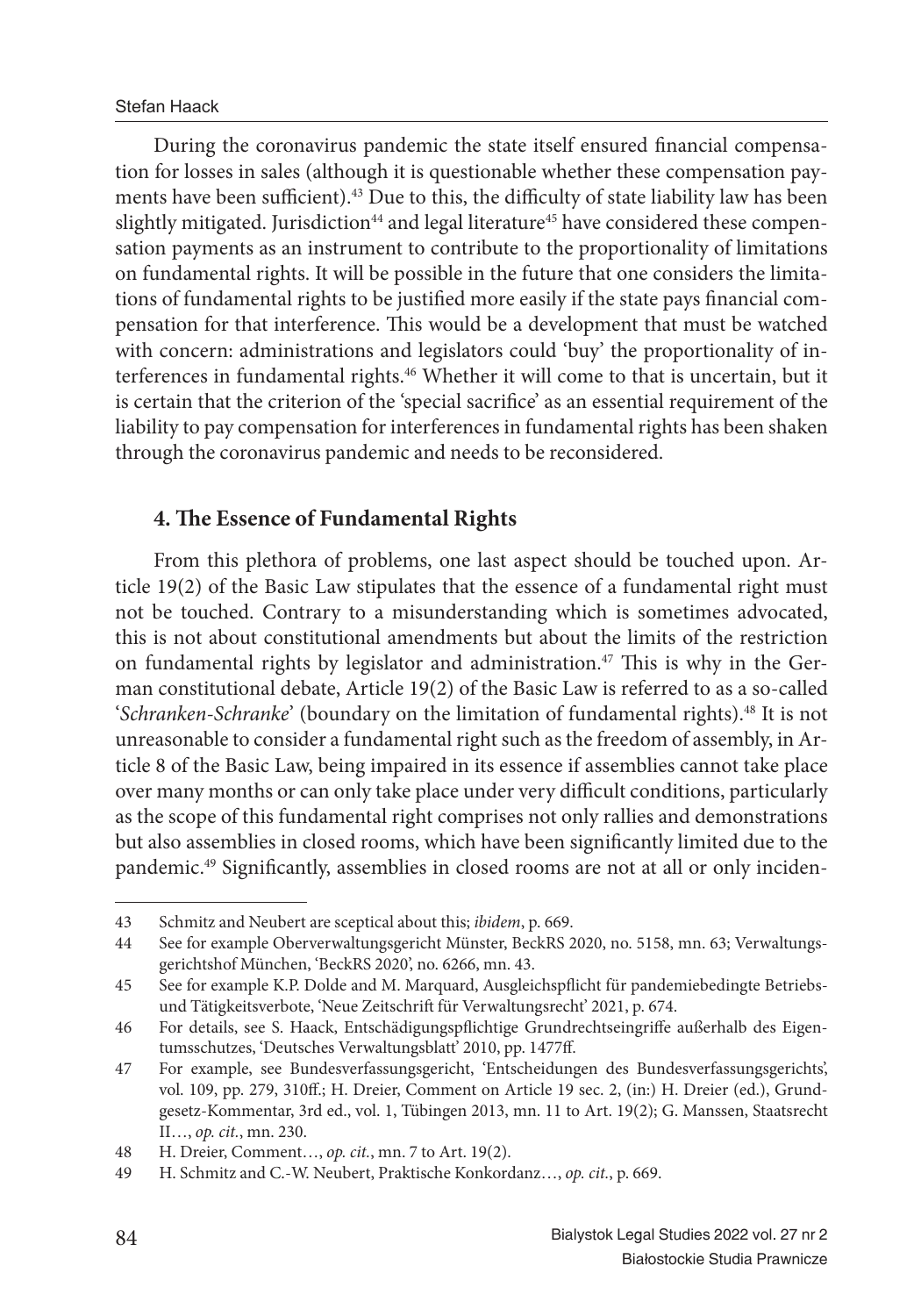tally mentioned by many authors who focus on coronavirus-caused interferences in fundamental rights.

How can one identify whether (and if so, from which moment) the essence of this fundamental right has been damaged due to the coronavirus restrictions? This is difficult to answer. Article 19(2) of the Basic Law barely played a role in the jurisdiction of the Federal Constitutional Court.<sup>50</sup> The interpretation of this provision is disputed among constitutional lawyers: while many supporters assume an inner core, an essence, of every fundamental right, which should be determined absolutely,<sup>51</sup> others look at what remains of the fundamental right with the restriction.<sup>52</sup> In the end both approaches are helpless in facing the question of the violation of the essence of fundamental rights during the coronavirus pandemic. In the constitutional law debate, a violation of the essence of Article 8 of the Basic Law due to the coronavirus containment regulations that restrict assemblies is rejected with the argument that those restrictions have a time limitation.<sup>53</sup> This sounds plausible: if the exercising of this constitutionally protected conduct is inhibited only for a short period, one could hardly speak of the violation of the essence of the fundamental right. Nevertheless, the question arises of how these time limitations must be determined and how often they can be extended until the violation of the essence occurs. The same would apply to the assumption<sup>54</sup> that the essence of a fundamental right is not infringed if the constitutionally protected conduct is exercised by getting special permission (which is reasonably expected to be granted), despite a general prohibition.55 The question arises of how long such a prohibition, when permission is reserved, will

<sup>50</sup> H. Dreier, Comment…, *op. cit.*, mn. 8 to Art. 19(2).

<sup>51</sup> Th e so-called 'Lehre vom absoluten Wesensgehalt'; see for example C.D. Classen, Staatsrecht II, Munich 2018, § 5 mn. 69; C. Hillgruber, Grundrechtsschranken, (in:) J. Isensee and P. Kirchhof (eds.), Handbuch des Staatsrechts, vol. 9, 3rd ed., Heidelberg 2011, § 201 mn. 100; H.D. Jarass, Comment on Article 19, (in:) H.D. Jarass and B. Pieroth (eds.), Grundgesetz, 16th ed., Munich 2020, mn. 9 to Art. 19.

<sup>52</sup> Th e so-called 'Lehre vom relativen Wesensgehalt'; see for example H. Dreier, Comment…, *op. cit.*, mn. 17 to Art. 19 (2); M. Martini, B. Thiessen and J. Ganter, Zwischen Vermummungsverbot und Maskengebot: Die Versammlungsfreiheit in Zeiten der Corona-Pandemie, 'Neue Juristische Online-Zeitschrift' 2020, p. 934.

<sup>53</sup> Oberverwaltungsgericht Weimar, BeckRS 2020, no. 6395, mn. 30; M. Martini, B. Thiessen and J. Ganter, Zwischen Vermummungsverbot…, *op. cit.*, p. 934.

<sup>54</sup> Cf. Oberverwaltungsgericht Bautzen, BeckRS 2020, no. 9349, mn. 34; M. Martini, B. Thiessen and J. Ganter, Zwischen Vermummungsverbot…, *op. cit.*, p. 934.

<sup>55</sup> Such regulations could be found in many coronavirus containment regulations, whereas a total prohibition on assemblies has remained an exception. For details, see J. Kersten and S. Rixen, Der Verfassungsstaat..., op. cit., V. 3; M. Martini, B. Thiessen and J. Ganter, Zwischen Vermummungsverbot…, *op. cit.*, p. 929; cf. also R. Sinder, Versammlungsfreiheit unter Pandemiebedingungen, 'Neue Zeitschrift für Verwaltungsrecht' 2021, p. 103.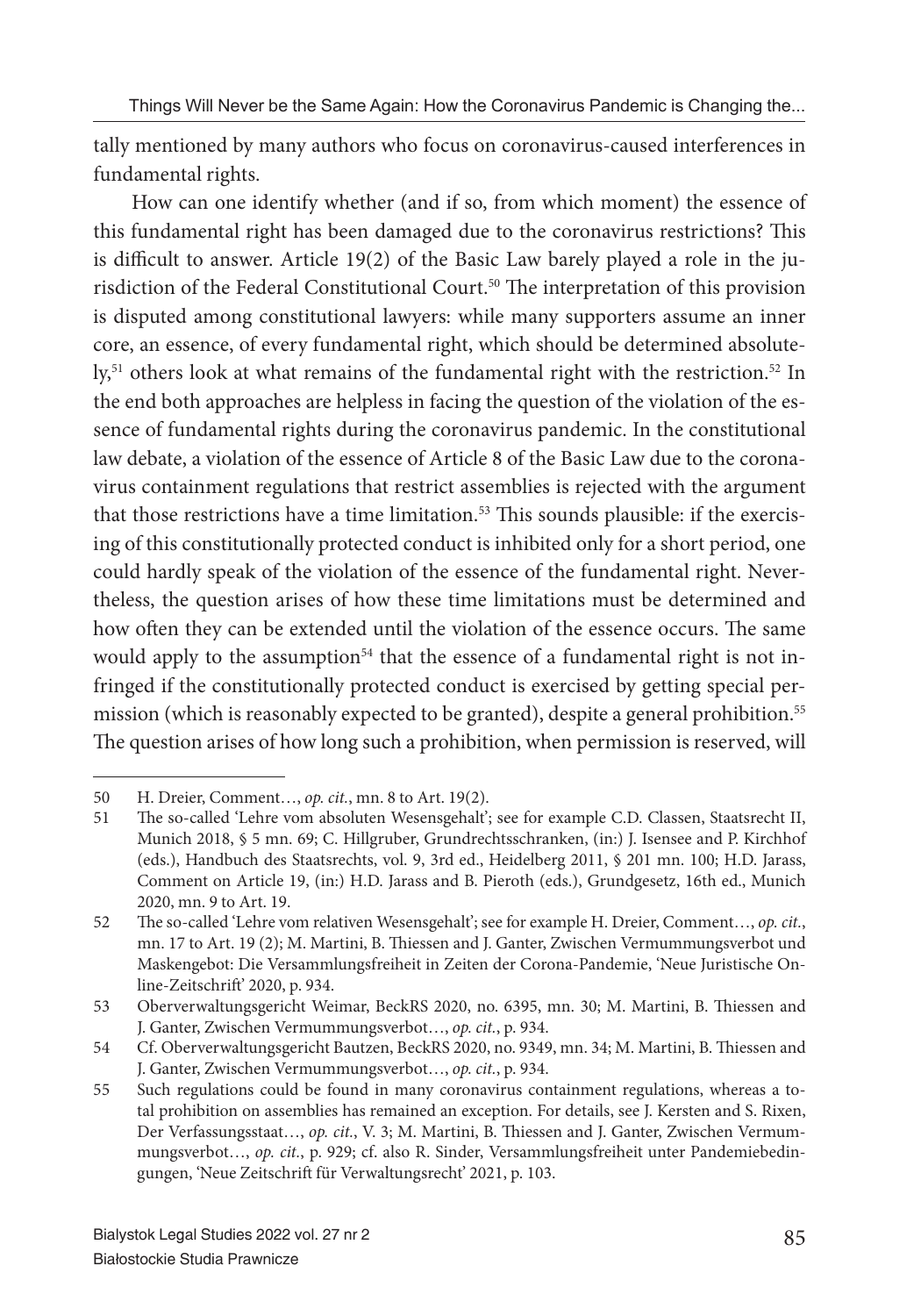#### Stefan Haack

satisfy the demand for such an important fundamental right.<sup>56</sup> How tight are the exception clauses allowed to be to not affect the essence of the fundamental right? In the coronavirus pandemic one could experience that the violation of the guarantee of the essence moved further and further away the more one thought the critical issues were being approached. If the infection situation had remained as difficult as at the height of the first and second waves of infection over a longer period of time, the legal substance of Article 19(2) of the Basic Law might have turned out to be a mirage and would have evaporated.

### **Conclusions**

What conclusion can be drawn from these considerations? The functioning of constitutional reasoning, with its processes of weighing and its standards of reviewing, is tailored to a normal state – and for this area it continues to be valid. As soon as we have returned to normality, the dogmatics of fundamental rights will, in many contexts, be able to take up what had been regarded as the secure state of affairs before the pandemic.<sup>57</sup> However, this does not change the fact that our understanding of the fundamental rights will never be the same again.<sup>58</sup> The coronavirus pandemic visualized the limits of the power of the provisions of fundamental rights – brutally and unambiguously, in fact – and awareness of these limits will remain engraved. If in the future one is talking about the proportionality test, the practical concordance, the special sacrifice, or the guarantee of the essence, one will know that a situation can suddenly and quickly arise in which the familiar instruments of the protection of fundamental rights fail.

The question remains of how to deal, not to mention cope, with this finding. In politics, the implementation of provisions for a state of emergency in the constitution for hazardous situations such as the coronavirus pandemic was proposed, which

<sup>56</sup> To what extent a prohibition when permission is reserved can be consistent with Article 8 of the Basic Law in the specific circumstances of the pandemic was left open by the Bundesverfassungsgericht, 'Neue Zeitschrift für Verwaltungsrecht' 2020, pp. 711, 712. In the jurisdiction of the administrative courts, this question has been answered inconsistently (for compatibility with Article 8 of the Basic Law, see Verwaltungsgericht Hamburg, BeckRS 2020, no. 7213; for the opposite view, see Verwaltungsgericht Hamburg, BeckRS 2020, no. 9930). It should be noted that according to its wording, Article 8 of the Basic Law guarantees the right to assemble 'without application or permission'.

<sup>57</sup> A mainly optimistic view is presented by M. Kloepfer, Verfassungsschwächung…, *op. cit.*, pp. 202ff.; for a more sceptical comment, see H.M. Heinig, T. Kingreen, O. Lepsius, C. Möllers, U. Volkmann and H. Wißmann, Why Constitution Matters – Verfassungsrechtswissenschaft in Zeiten der Corona-Krise, 'Juristenzeitung' 2020, pp. 861–862.

<sup>58</sup> H.M. Heinig et al. doubt that 'the complex connection of freedom and responsibility', as it shapes the liberal order of the modern constitutional state, can be switched off and on at will; *ibidem*, p. 865.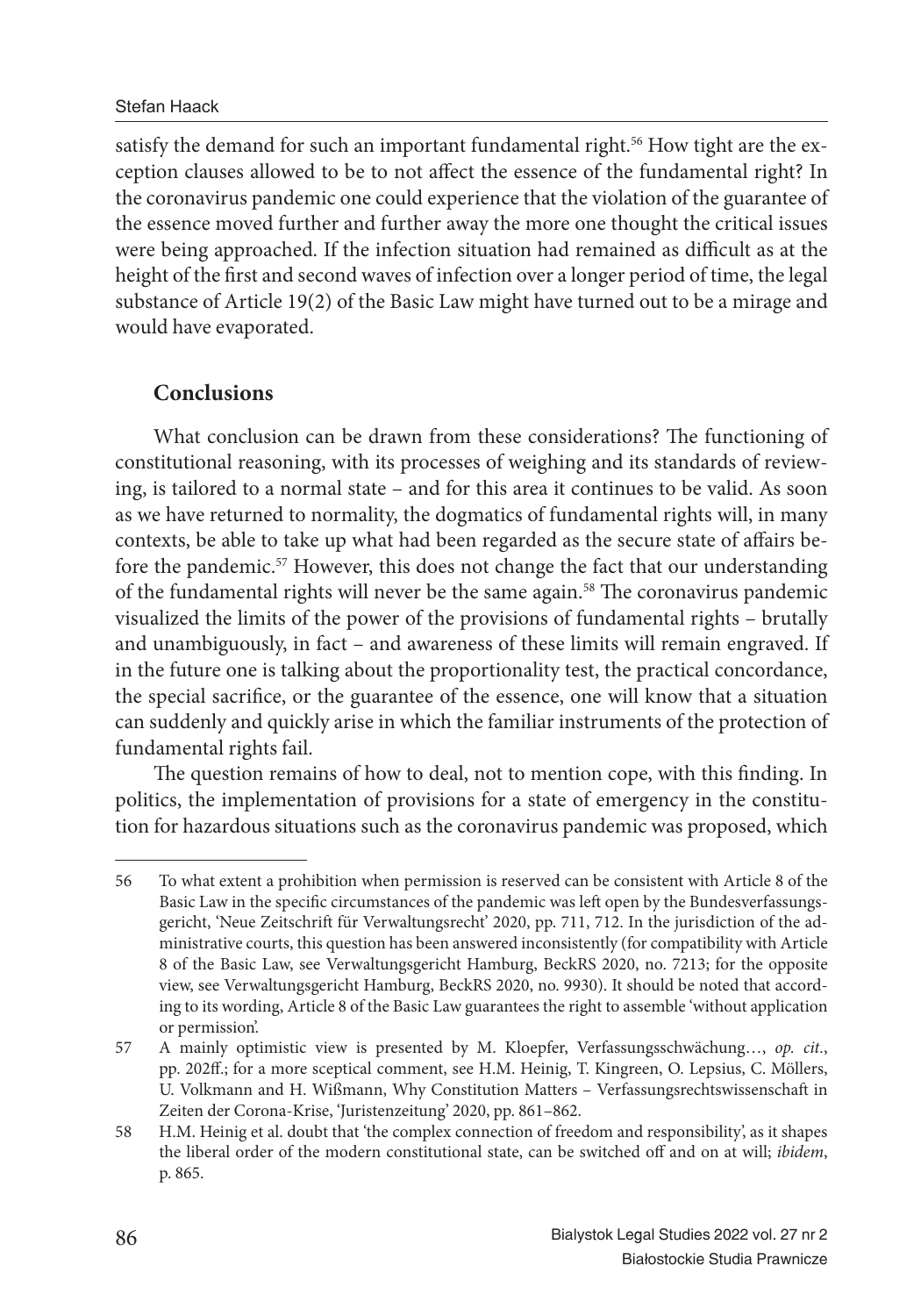would allow – similarly to Article 15 of the European Convention on Human Rights  $(ECHR)^{59}$  – a time-limited derogation of the fundamental rights.<sup>60</sup> This would not be applied in an unlimited way but would have to preserve the core of human dignity in the fundamental rights, just as in the law of the ECHR<sup>61</sup> some fundamental rights are excluded from the possibility of the derogation. This suggestion involves the risk that such an opportunity could be made use of to reduce the constitutional standard in an abusive and excessive way, which is why it appears to be more advisable to leave the constitution as it is and to look for other ways to overcome the experience with the capacities of the fundamental rights. This primarily requires jurisprudence which must cope with the knowledge gained in these further developments. The more expectations have been raised by optimization requirements and ever new dimensions of fundamental rights protection during a normal state, the greater the disappointment will be in a real state of emergency later on, such as in the coronavirus pandemic. Fundamental rights standards that cannot be realized must turn out to be false promises in such situation, which harms the trust of all legal subjects in the constitutional system; in the coronavirus pandemic this loss of trust turned out to be a real threat. Constitutional jurisprudence does not need to take this risk because the classic theorems of the interpretation of fundamental rights, as they emerged for constitutional reasoning in the first decades of the Federal Republic of Germany, conveyed a satisfactory level of fundamental rights protection. Therefore, we can learn from the pandemic that overambitious fundamental rights doctrines do more harm than good. If

<sup>59</sup> During the pandemic, ten Member States of ECHR notified derogations according to Article 15 ECHR: the lawfulness of this practice has been discussed throughout Europe. See for example R. Duminică, Some Reflections about the Activation of Art 15 of the European Convention on Human Rights by Romania in the Context of the COVID-19 Pandemic, 'Journal of Law and Administrative Sciences' 2020, vol. 13, p. 78; M.L. Fremuth and A. Sauermoser, Menschenrechte im Ausnahmezustand?, 'Zeitschrift für Menschenrechte' 2020, p. 150; S. Haack, Die Corona-Pandemie und das Abweichen von Konventionsrechten gem. Art. 15 EMRK bei Vorliegen eines Notstands, 'Europäische Grundrechte-Zeitschrift ' 2021, p. 364; S. Jovičić, COVID-19 Restrictions on Human Rights in the Light of the Case-Law of the European Court of Human Rights, 'ERA Forum' 2021, vol. 21, p. 545; S. Panov, To Derogate (and Notify) or Not to Derogate (and Not to Notify), That is the Question!, (in:) TRAFO Re:constitution Working Paper 2020, vol. 1; N. Rusi and F. Shqarri, Limitation or Derogation? The Dilemma of the States in Response to Human Rights Th reat During the COVID-19 Crisis, 'Academic Journal of Interdisciplinary Studies' 2020, vol. 9, p. 166; K.A. Suyunova, Dimensions of Human Rights and Derogation Clauses During Covid 19 Pandemic Under Article 15 of the European Convention on Human Rights, 'Lawyer Herald' 2020, vol. 6, p. 147; V.P. Tzevelekos and K. Dzehtsiarou, Normal as Usual? Human Rights in Times of COVID-19, 'European Convention on Human Rights Law Review' 2020, vol. 1, p. 141.

<sup>60</sup> This view was expressed by the former Federal Minister of the Interior Thomas de Maizière, in an interview with the Frankfurter Allgemeine Sonntagszeitung of 4 April 2021. The considerations of the first minister of Baden-Wurttemberg, Winfried Kretschmann, which he shared in an interview with the Stuttgarter Zeitung of 24 June 2021, aim in the same direction.

<sup>61</sup> See footnote 59.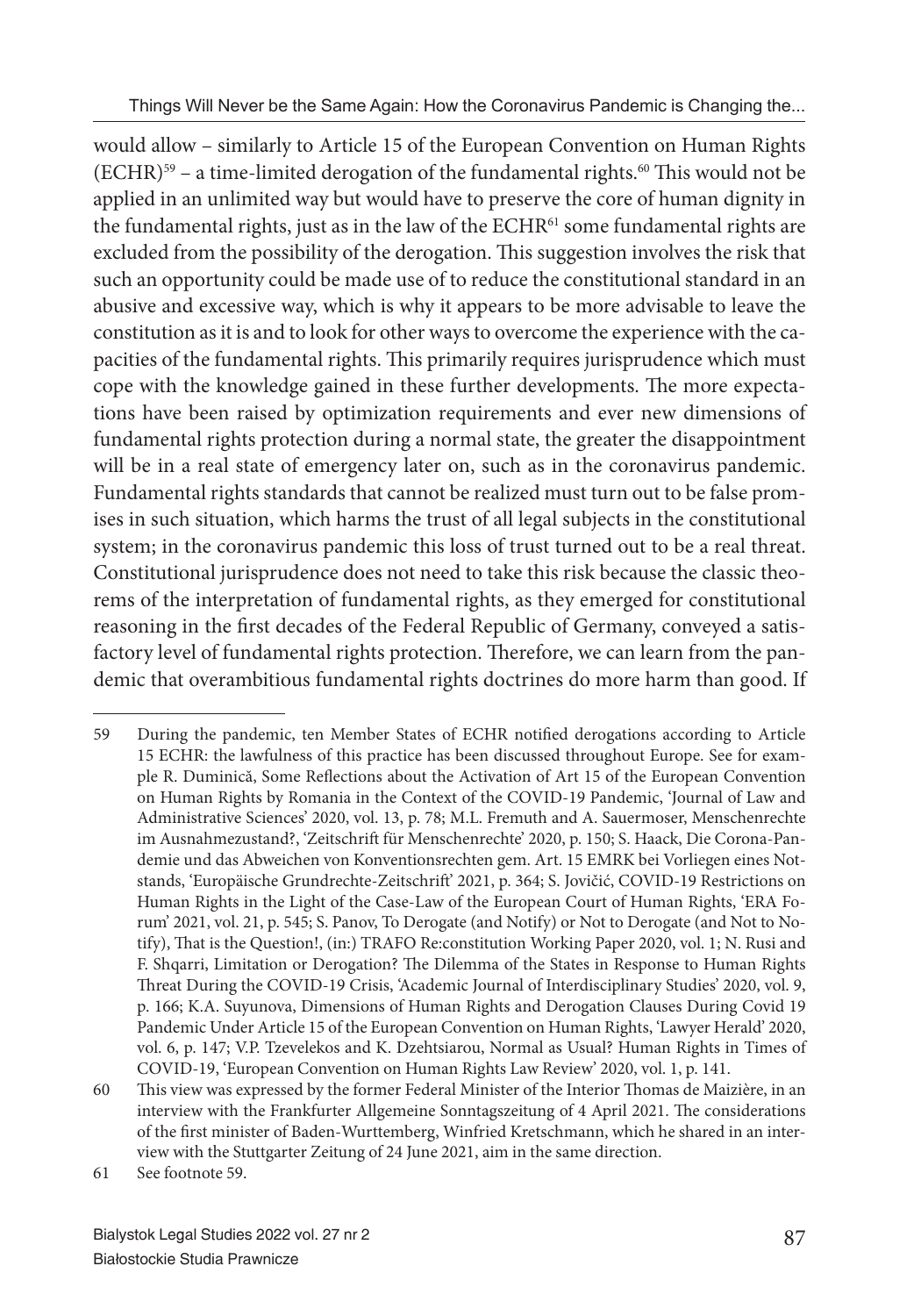#### Stefan Haack

the legal instruments that are used by the courts are to be suitable for the normal state of affairs as well as for a state of emergency, they must be as robust as possible and must leave aside all components of special 'extras'. The higher the standard of the fundamental rights doctrine in the normal state, the more likely that one is forced to fall back on constitutionally questionable emergency rules and ad hoc measures in a state of emergency. If you want to buy a vehicle that has proven itself in all situations and is suitable for traversing rough terrain, you should buy an off -road vehicle and not a convertible. During the coronavirus pandemic, German constitutional jurisprudence has been driving through difficult ground with a luxurious cabriolet, but there is hope that we will make it to the destination (which will be the continued existence of the constitutional state after the end of the pandemic). As soon as we have arrived, we should go to a car repair shop to check whether the damage which has occurred can be fixed. If this is not possible – as is to be feared – we should continue our journey with a more robust car.

#### **REFERENCES**

- Bachmann P. and Rung J., Entschädigungsrecht und IfSG, (in:) S. Kluckert (ed.), Das neue Infektionsschutzrecht, 2nd ed., Baden-Baden 2021, § 15.
- Barczak T., Rechtsgrundsätze, 'Juristische Schulung' 2021, pp. 1–7.
- Classen C.D., Staatsrecht II, Munich 2018.
- Degenhart C., Systemgerechtigkeit und Selbstbindung des Gesetzgebers als Verfassungspostulat, Munich 1976.
- Degenhart C., Staatsrecht I. Staatsorganisationsrecht, 36th ed., Heidelberg 2020.
- Detterbeck S., Allgemeines Verwaltungsrecht, 19th ed., Munich 2021.
- Dolde K.P. and Marquard M., Ausgleichspflicht für pandemiebedingte Betriebs- und Tätigkeitsverbote, 'Neue Zeitschrift für Verwaltungsrecht' 2021, pp. 674–679.
- Dreier H., Comment on Article 19 sec. 2, (in:) H. Dreier (ed.), Grundgesetz-Kommentar, 3rd ed., vol. 1, Tübingen 2013.
- Dumbs M., Zwangsmaßnahmen gegen den Menschen als Gemeinschaftswesen, 'Neue Juristische Online-Zeitschrift' 2021, pp. 65-74.
- Duminică R., Some Reflections about the Activation of Art 15 of the European Convention on Human Rights by Romania in the Context of the COVID-19 Pandemic, 'Journal of Law and Administrative Sciences' 2020, vol. 13, pp. 78–88.
- Erdmann M., Kohärenz in der Krise? 'Neue Zeitschrift für Verwaltungsrecht' 2020, pp. 1798–1802.
- Fremuth M.L. and Sauermoser A., Menschenrechte im Ausnahmezustand? 'Zeitschrift für Menschenrechte' 2020, pp. 150–172.
- Goldhammer M. and Neuhöfer S., Grundrechte in der Pandemie Allgemeine Lehren, 'Juristische Schulung' 2021, pp. 212–217.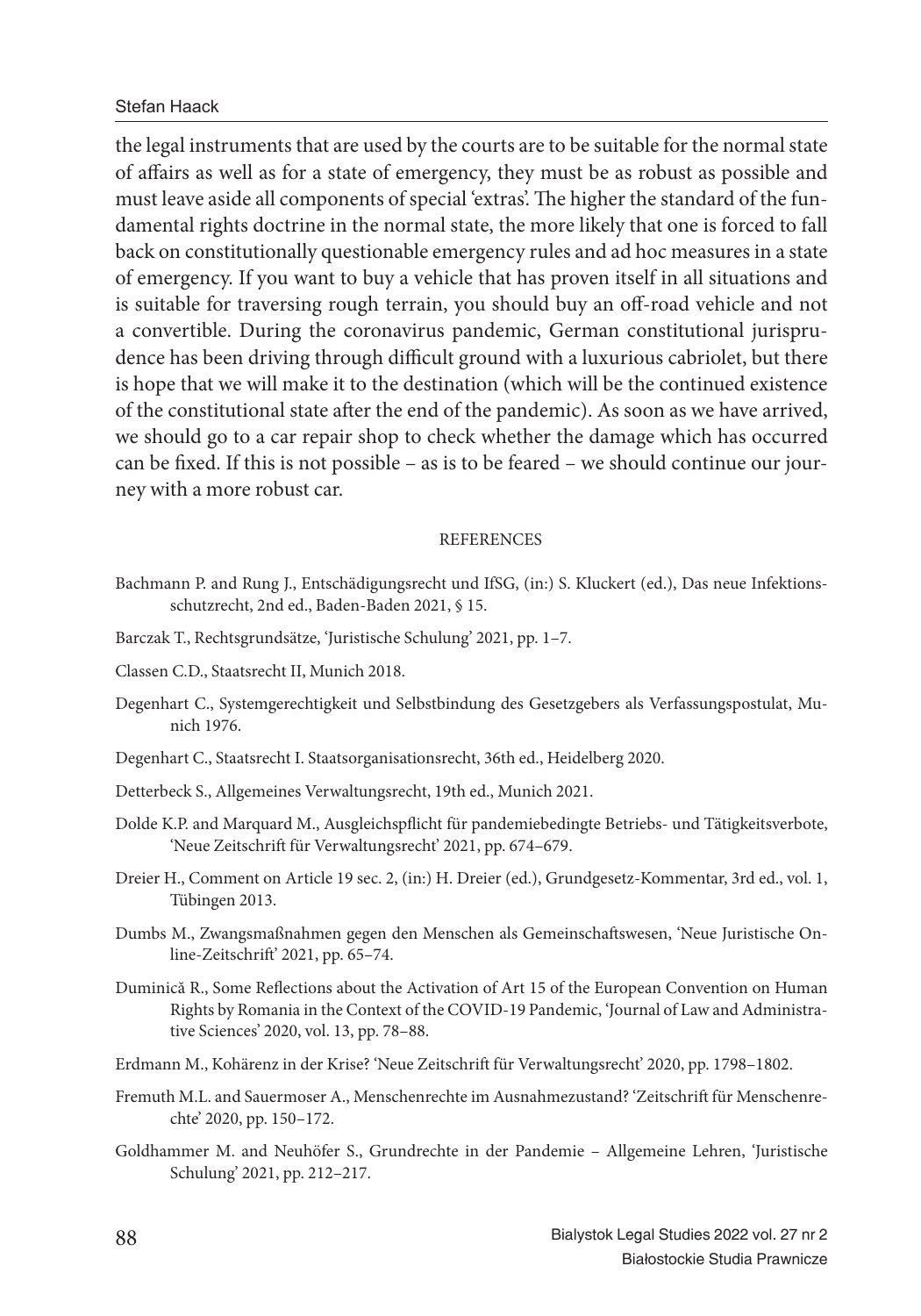- Haack S., Entschädigungspflichtige Grundrechtseingriffe außerhalb des Eigentumsschutzes, 'Deutsches Verwaltungsblatt' 2010, pp. 1475–1483.
- Haack S., Die Corona-Pandemie und das Abweichen von Konventionsrechten gem. Art. 15 EMRK bei Vorliegen eines Notstands, 'Europäische Grundrechte-Zeitschrift ' 2021, pp. 364–369.
- Häberle P. and Kotzur M., Die COVID-19-Pandemie aus der kulturwissenschaftlichen Perspektive einer europäischen und universalen Verfassungslehre, 'Neue Juristische Wochenschrift ' 2021, pp. 132–137.
- Hase F., Verfassungsrechtswissenschaft in der Corona-Krise worauf kommt es an? 'Juristenzeitung' 2020, pp. 1107–1108.
- Heberlein I., COVID-19 Stresstest für das Prinzip der Verhältnismäßigkeit, 'Gesundheit und Pflege' 2020, pp. 97–104.
- Heberlein I., Staatliche Pflichten verletzt Lockdown als Folge, 'Gesundheit und Pflege' 2021, pp. 41–51.
- Heinig H.M., Kingreen T., Lepsius O., Möllers C., Volkmann U. and Wißmann H., Why Constitution Matters – Verfassungsrechtswissenschaft in Zeiten der Corona-Krise, 'Juristenzeitung' 2020, pp. 861–872.
- Hillgruber C., Grundrechtsschranken, (in:) J. Isensee and P. Kirchhof (eds.), Handbuch des Staatsrechts, 3rd ed., vol. 9, Heidelberg 2011, § 201.
- Jarass H.D., Comment on Article 19, (in:) H.D. Jarass and B. Pieroth (eds.), Grundgesetz, 16th ed., Munich 2020.
- Jovičić S., COVID-19 Restrictions on Human Rights in the Light of the Case-Law of the European Court of Human Rights, 'ERA Forum' 2021, vol. 21, pp. 545–560.
- Kämmerer J.A. and Jischkowski L., Grundrechtsschutz in der Pandemie Der 'Corona-Lockdown' im Visier der Verfassungs- und Verwaltungsgerichtsbarkeit, 'Gesundheitsrecht' 2020, pp. 341–353.
- Katzenmeier C., Grundrechte in Zeiten von Corona, 'Medizinrecht' 2020, pp. 461–465.
- Kersten J. and Rixen, S., Der Verfassungsstaat in der Corona-Krise, 2nd ed., Munich 2021.
- Kingreen T. and Poscher R., Polizei- und Ordnungsrecht, 11th ed., Munich 2020.
- Kirchhof P., Comment on Article 3, (in:) T. Maunz and G. Dürig, Grundgesetz-Kommentar, Munich 2020.
- Klatt M. and Meister M., Der Grundsatz der Verhältnismäßigkeit, 'Juristische Schulung' 2014, pp. 193– 199.
- Kloepfer M., Verfassungsschwächung durch Pandemiebekämpfung, 'Verwaltungsarchiv' 2021, vol. 112, pp. 169–204.
- Kluckert S., Verfassungs- und verwaltungsrechtliche Grundlagen des Infektionsschutzrechts, (in:) S. Kluckert (ed.), Das neue Infektionsschutzrecht, 2nd ed., Baden-Baden 2021, § 2.
- Lepsius O., Grundrechtsschutz in der Corona-Pandemie, 'Recht und Politik' 2020, vol. 56, pp. 258–281.
- Manssen G., Staatsrecht II, 18th ed., Munich 2021.
- Martini M., Thiessen B. and Ganter J., Zwischen Vermummungsverbot und Maskengebot: Die Versammlungsfreiheit in Zeiten der Corona-Pandemie, 'Neue Juristische Online-Zeitschrift ' 2020, pp. 929–935.